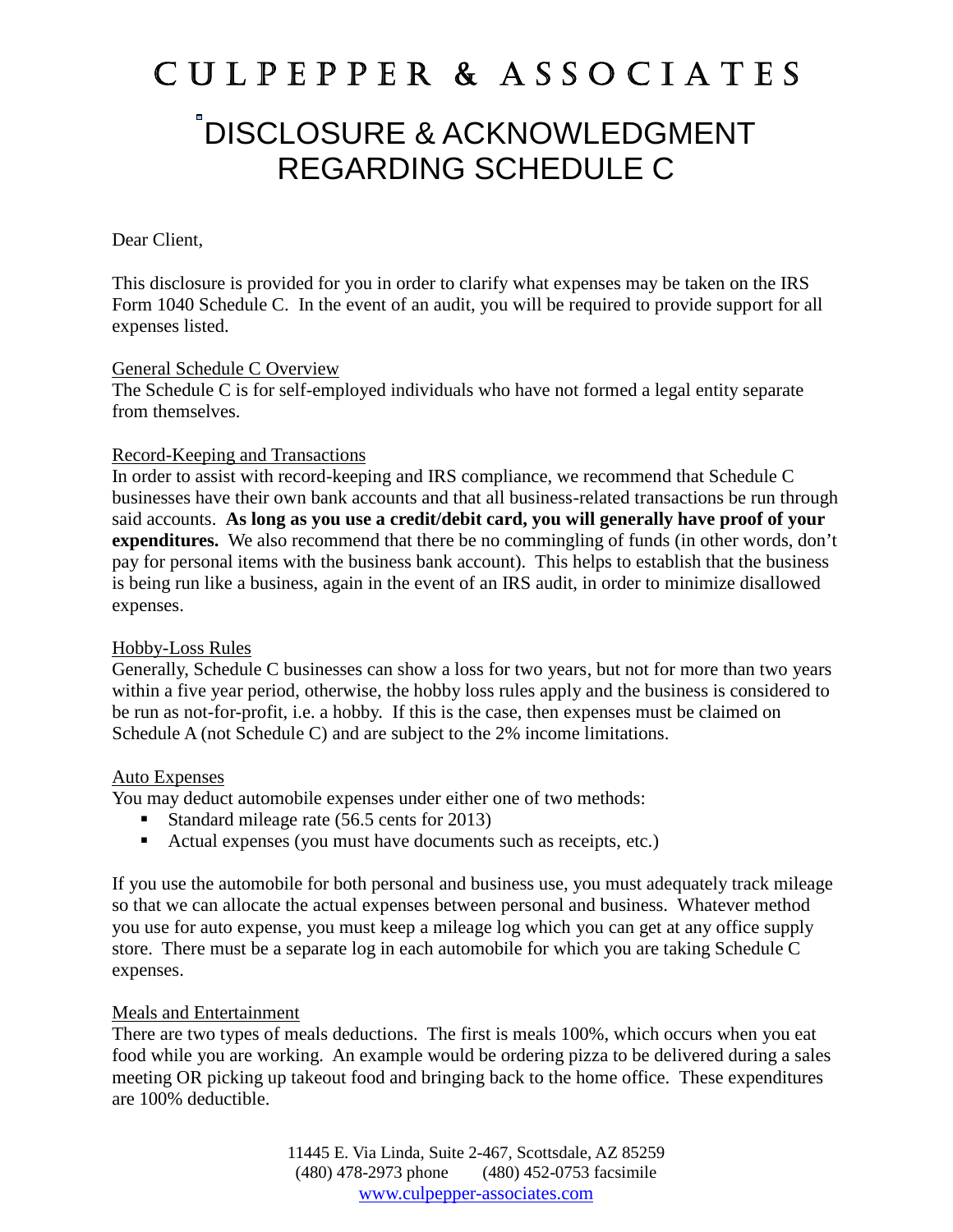# **C U L P E P P E R & A S S O C I A T E S**

The second is meals and entertainment, which is only 50% deductible. An example of this is a meeting with a potential client or a meeting with one of your business partners, in a restaurant.

In both cases, you need to have documentation of the expenditures. The easiest way to meet this requirement is:

- 1. to pay for all meals and entertainment with a credit/debit card
- 2. then at the end of each month print your bank/credit card statement
- 3. write on the statement who you met with and why (next to each expenditure) "John, biz meeting"
- 4. scan the entire statement into a pdf document and save to your computer
- 5. give us the statements when we work on your tax returns

#### Other Business Expenses

You can deduct any expenses which are both ordinary and necessary. An expense does not need to be indispensable to be considered necessary.

#### Ordinary = common and accepted

 $Necessary = helpful$  and appropriate to your business

Other business expenses may include:

- Advertising
- Wages
- $\bullet$  Meals & Entertainment
- Travel
- Equipment & Depreciation
- Interest
- Rent or Home Office
- Continuing Education
- Professional Consultations
- Insurance
- Business Licensing
- Taxes
- Pensions & Retirement Plans

#### Summary

We recommend you always run your business – like a business. Keep adequate records and make sure any licensing requirements are kept current. Keep a separate bank account from personal and don't commingle funds. Have a business plan. And above all – have fun and be profitable.